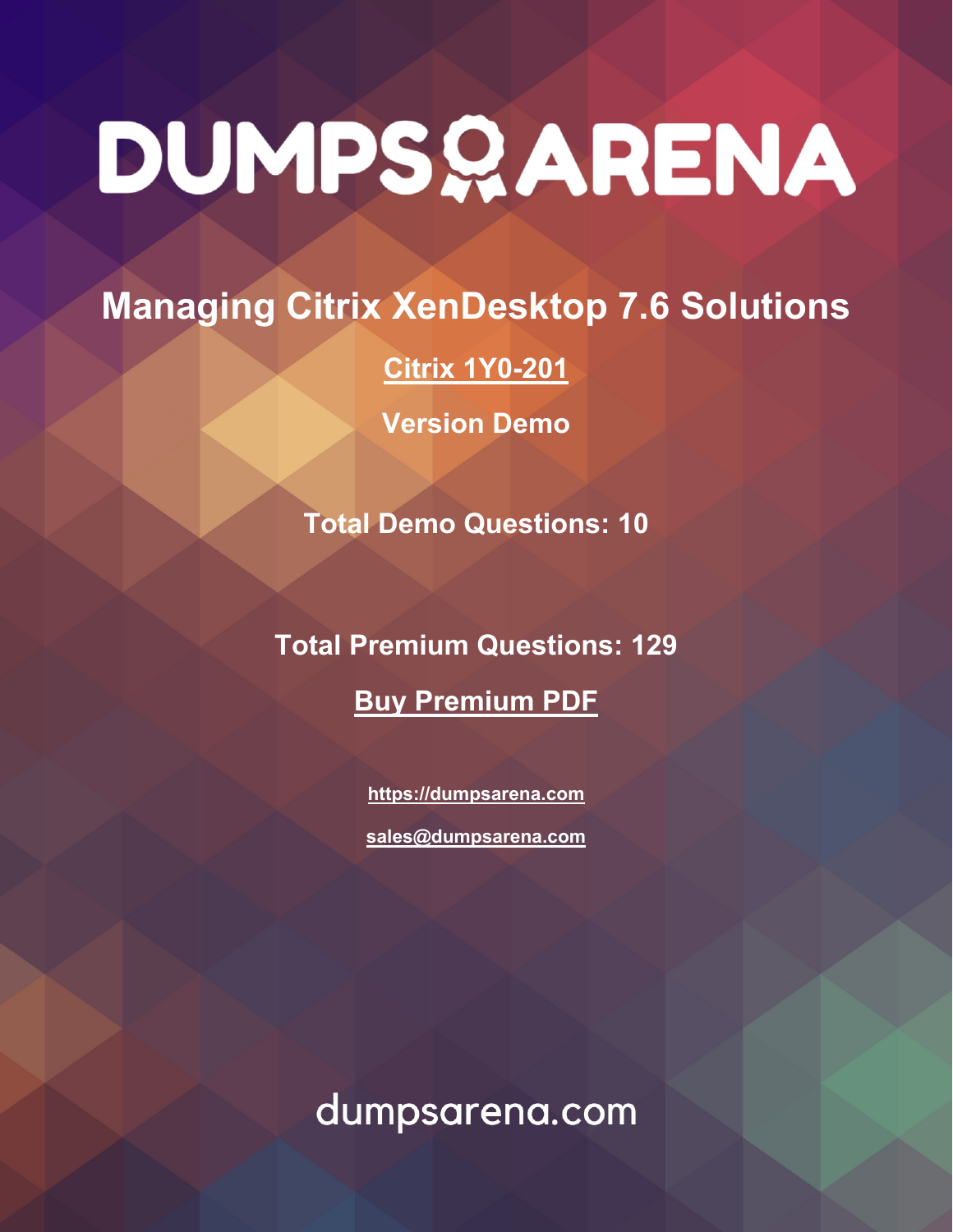

# **Topic Break Down**

| <b>Topic</b>                                                     | <b>No. of Questions</b> |
|------------------------------------------------------------------|-------------------------|
| <b>Topic 1, Managing a Citrix XenDesktop 7.6 Solution</b>        | 41                      |
| <b>Topic 2, Maintaining a Citrix XenDesktop 7.6 Solution</b>     | 19                      |
| <b>Topic 3, Monitoring a Citrix XenDesktop 7.6 Solution</b>      | 20                      |
| <b>Topic 4, Troubleshooting a Citrix XenDesktop 7.6 Solution</b> | 42                      |
| <b>Topic 5, Simulation Questions</b>                             | 7                       |
| Total                                                            | 129                     |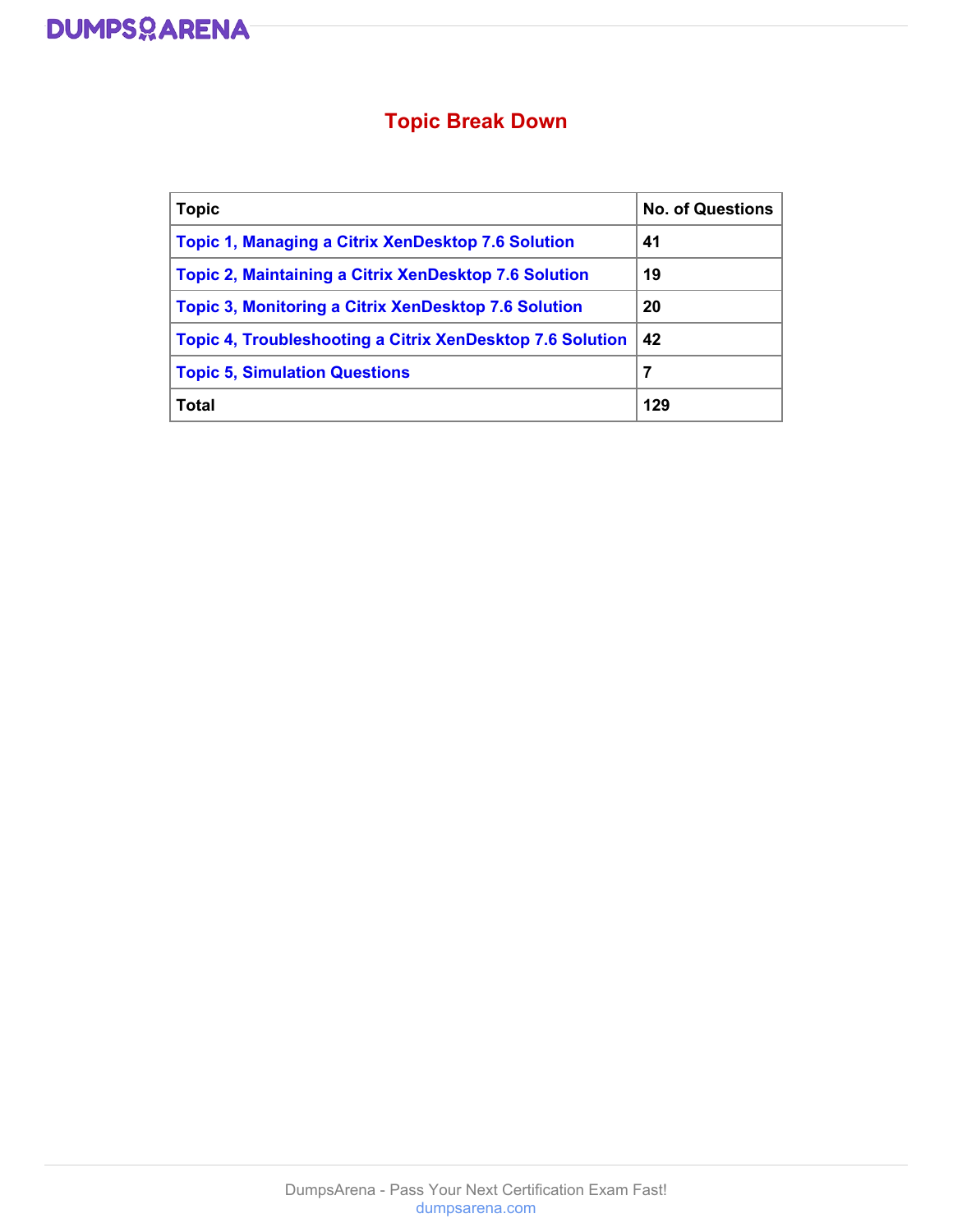

# **QUESTION NO: 1**

Scenario: A Citrix Administrator who works for a hospital receives a request to set the display quality settings to the maximum possible quality for reviewing MRI scans. The hospital is using HDX 3D Pro within a XenDesktop 7.6 deployment.

What should the administrator do to enhance the display quality as required in the scenario?

- **A.** Enable the Lossless policy
- **B.** Enable the HDX3DPro Quality Settings policy
- **C.** Apply the CLI command xevgpu-create vm-uuid=
- **D.** Create a new catalog for the HDX 3D Pro Desktop OS machines

### **ANSWER: A**

### **QUESTION NO: 2**

Scenario: A user needs two Desktop OS machines from the same group open at once. When the user attempts to launch a second Desktop OS machine, the first Desktop OS machine closes and another is launched.

What could a Citrix Administrator edit to resolve this issue?

- **A.** Properties of the Delivery Group
- **B.** Web.config file on the StoreFront server
- **C.** Properties of the Desktop OS machine catalog
- **D.** Virtual Delivery Agent settings on the Desktop OS machines

# **ANSWER: D**

### **QUESTION NO: 3 - (SIMULATION)**

Scenario: Members of the HR user group at CCH need access to desktops running Windows 8. The desktops provided to HR users must be in a separate device collection named HR. As part of a pilot, a Citrix Administrator must use the Provisioning Services Console to create the device collection and initially four target devices with plans to add 20 more. The target devices named Win801T Win802. Win803 and Win804 should be assigned the CCH\_Win8 vDisk and those devices should be assigned to the HR OU. XenDesktop is NOT being used for the HR team at the moment.

The hypervisor information for the environment is:

- □ XenServer IP Address: 192.168.10.5
- Username: root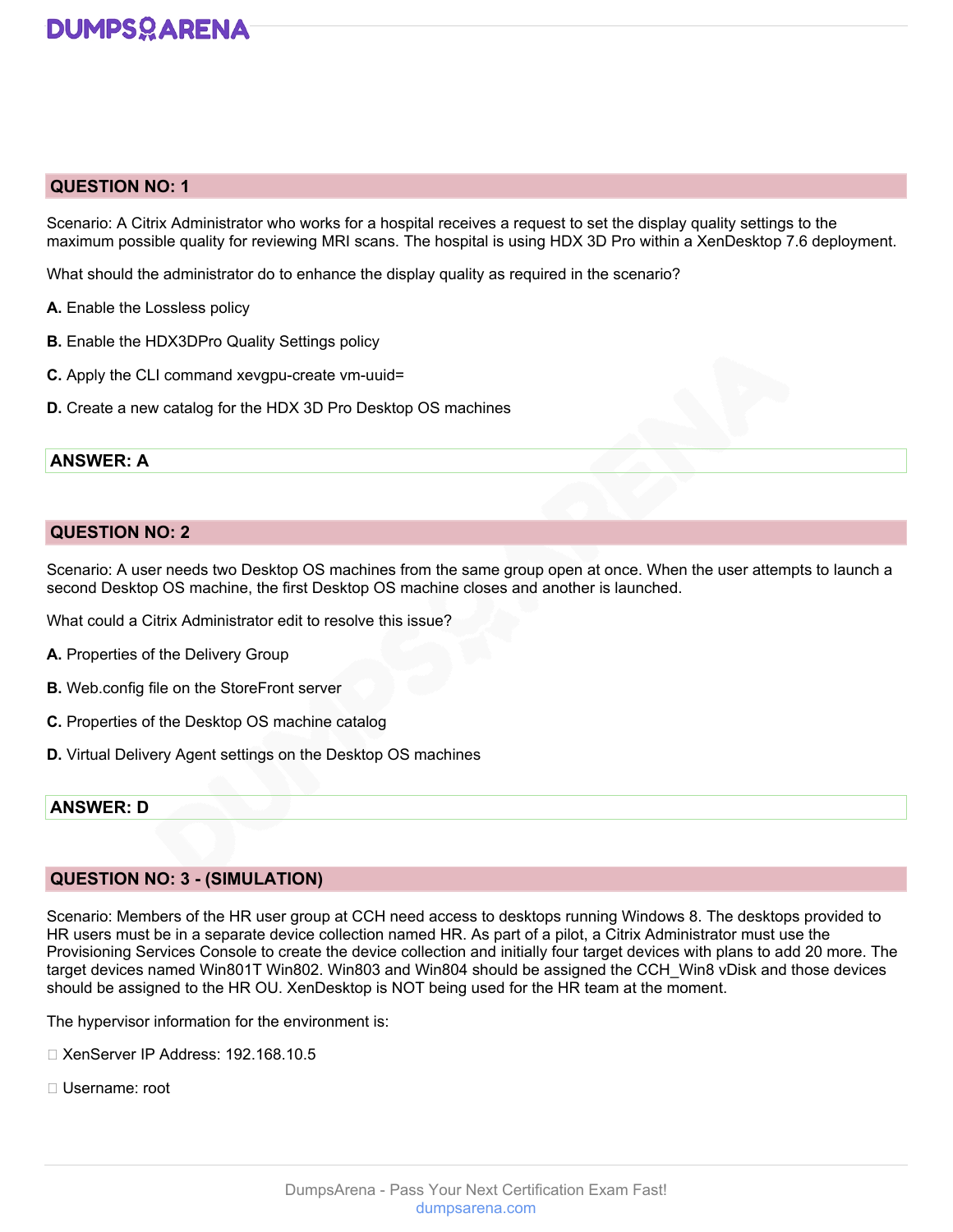

□ Password: Password 1

Tasks:

1. Create a device collection named HR.

2. Create four target devices named Win801, Win802. Win803 and Win804, and add the target devices to the HR device collection.

3. Ensure the target devices are configured to meet the requirements outlined in the scenario.

| <b>Provisioning Services Console</b>                                                                                                                                                                                                                                                                                                                                                    |                                 |                                                                                               |
|-----------------------------------------------------------------------------------------------------------------------------------------------------------------------------------------------------------------------------------------------------------------------------------------------------------------------------------------------------------------------------------------|---------------------------------|-----------------------------------------------------------------------------------------------|
| Window<br>View<br>Help<br>Action<br>$\begin{picture}(150,10) \put(0,0){\line(1,0){10}} \put(15,0){\line(1,0){10}} \put(15,0){\line(1,0){10}} \put(15,0){\line(1,0){10}} \put(15,0){\line(1,0){10}} \put(15,0){\line(1,0){10}} \put(15,0){\line(1,0){10}} \put(15,0){\line(1,0){10}} \put(15,0){\line(1,0){10}} \put(15,0){\line(1,0){10}} \put(15,0){\line(1,0){10}} \put(15,0){\line($ |                                 |                                                                                               |
| Provisioning Services Console                                                                                                                                                                                                                                                                                                                                                           | Name                            | Description                                                                                   |
| CCHPVS (PVS01.CCH.com)<br>Sites<br>CCHSite<br>Servers<br>vDisk Pool<br>vDisk Update Managemer<br>æ<br><b>Device Collections</b><br>æ<br>Views.<br>Hosts<br>Views<br>Stores<br>PVS Store01<br>PVS Store02                                                                                                                                                                                | Sites<br><b>Views</b><br>Stores | All sites defined for this farm.<br>Custom device views.<br>All stores defined for this farm. |

# **ANSWER: See Explanation Below For Answer**

# **Explanation:**

- 1) In Provisioning Services Console, right click on "Device" and click on Create Device Collection.
- 2) In the "General" type in the name "HR" and click on OK.
- 3) Right click on "CCHSite" node and select Streamed Virtual Machine Setup.

4) From the "Hypervisor connection" dialog window type in the Hypervisor IP address, username and password provided then click on Next.

- 5) From the "Virtual machine template" dialog window select the correct virtual machine template then click on Next.
- 6) From the "vDisk" dialog window select CCH\_Win8 then click on Next.
- 7) From the "Collection" dialog window select HR from the drop-down window then click on Next.
- 8) From the "Virtual Machines" dialog window, increase the "Number of virtual machines to create" to 4 then click on Next.
- 9) From the "Active Directory" dialog window verify "Create new accounts" is selected then click on Next.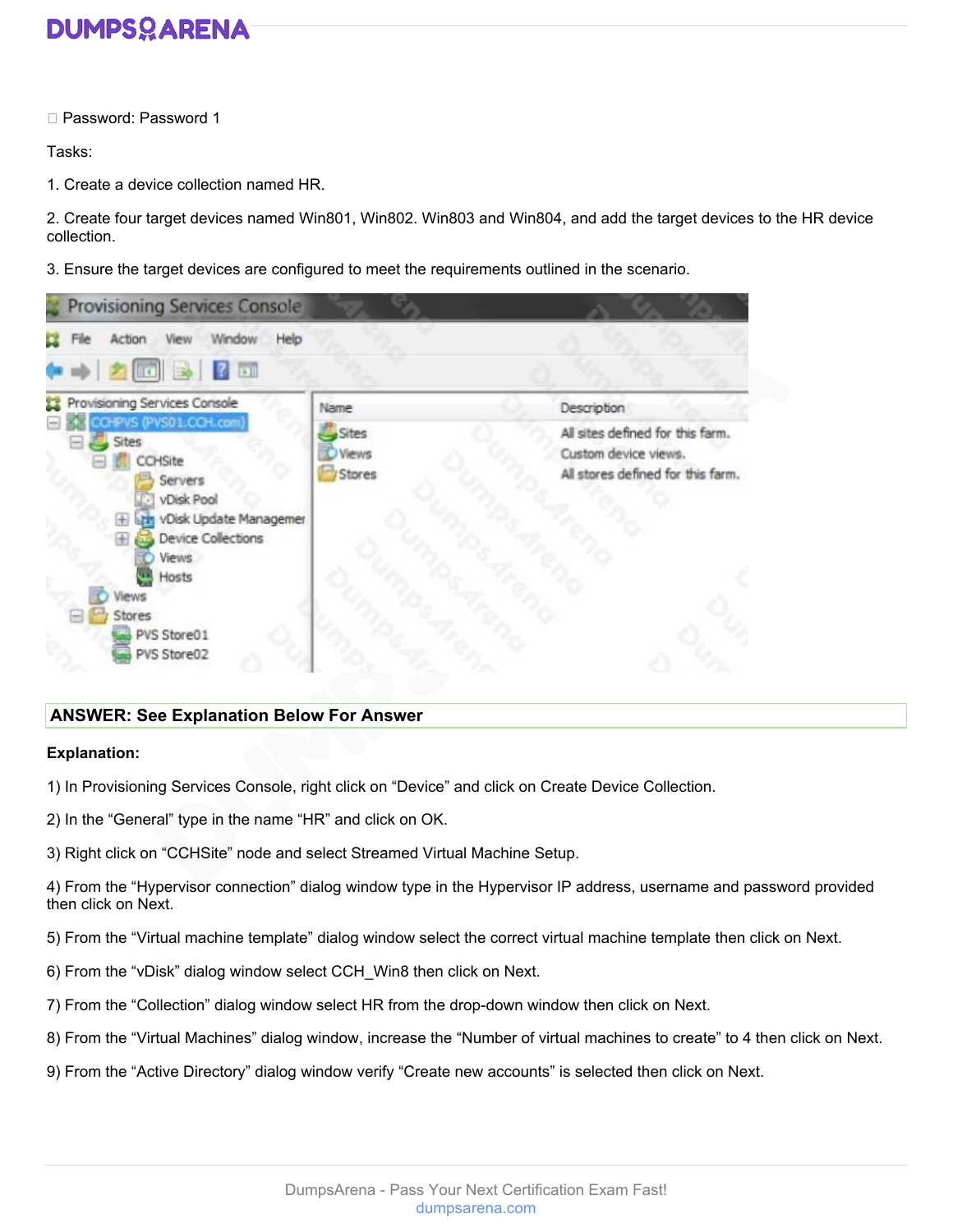

10) From the "Active Directory accounts and location" dialog windows select the HR OU; in the "Account naming scheme" field type in the "Basename#" of Win8##, select 0-9 from the drop down to the right, then click on Next.

- 11) From the "Summary" dialog windows click on Finish.
- 12) When the devices are finished creating click on Done.
- 13) You can verify the new devices were created correctly in the HR Device Collection you created initially.

# **QUESTION NO: 4 - (SIMULATION)**

Scenario: A Citrix Administrator must modify the store configuration on a StoreFront server to provide users with access to desktop OS machines and server OS hosted applications. A Delivery Controller named Controller-1 needs to be added to the existing site. Controller-1 will serve as the Secure Ticket Authority. The administrator has been instructed to ensure communication with the Delivery Controllers takes place over port 8080.

Tasks:

1. Modify the store named Apps and Desktops to provide users with access to desktop OS machines and server OS hosted applications using hostnames only. Do NOT assume the FQDN.

- 2. Ensure communication with the Delivery Controllers take place over port 8080.
- 3. Set up Controller-1 as the Secure Ticket Authority.

| $\leftrightarrow$ 000                   |                                                                                                  |                          |  |
|-----------------------------------------|--------------------------------------------------------------------------------------------------|--------------------------|--|
| Citrix StoreFront<br>Server Group       | <b>CİTRIX</b>                                                                                    | <b>Actions</b>           |  |
| Authentication<br>Stores                |                                                                                                  | <b>Citro: StoreFront</b> |  |
| Receiver for Web<br>N NetScaler Gateway | View or Change Stores                                                                            | View<br>C. Refresh       |  |
| Beacons                                 | Add delivery controllers, change the update services, and where users can connect to the stores. | Help                     |  |
|                                         | Create Another Store                                                                             |                          |  |
|                                         | Create a new store to deliver self-service apps, data, and desktops to your users.               |                          |  |

### **ANSWER: See Explanation Below For Answer**

### **Explanation:**

1) In Citrix Studio, expand "Citrix StoreFront, click on the "Store" node, click on "Manage Delivery Controllers" under the left Action pane.

- 2) From the "Manage Delivery Controllers" popup windows click on Add.
- 3) From the "Edit Delivery Controller" popup window, the display will be automatically filled in and by default the "XenDesktop" radio button will be highlighted. Click on Add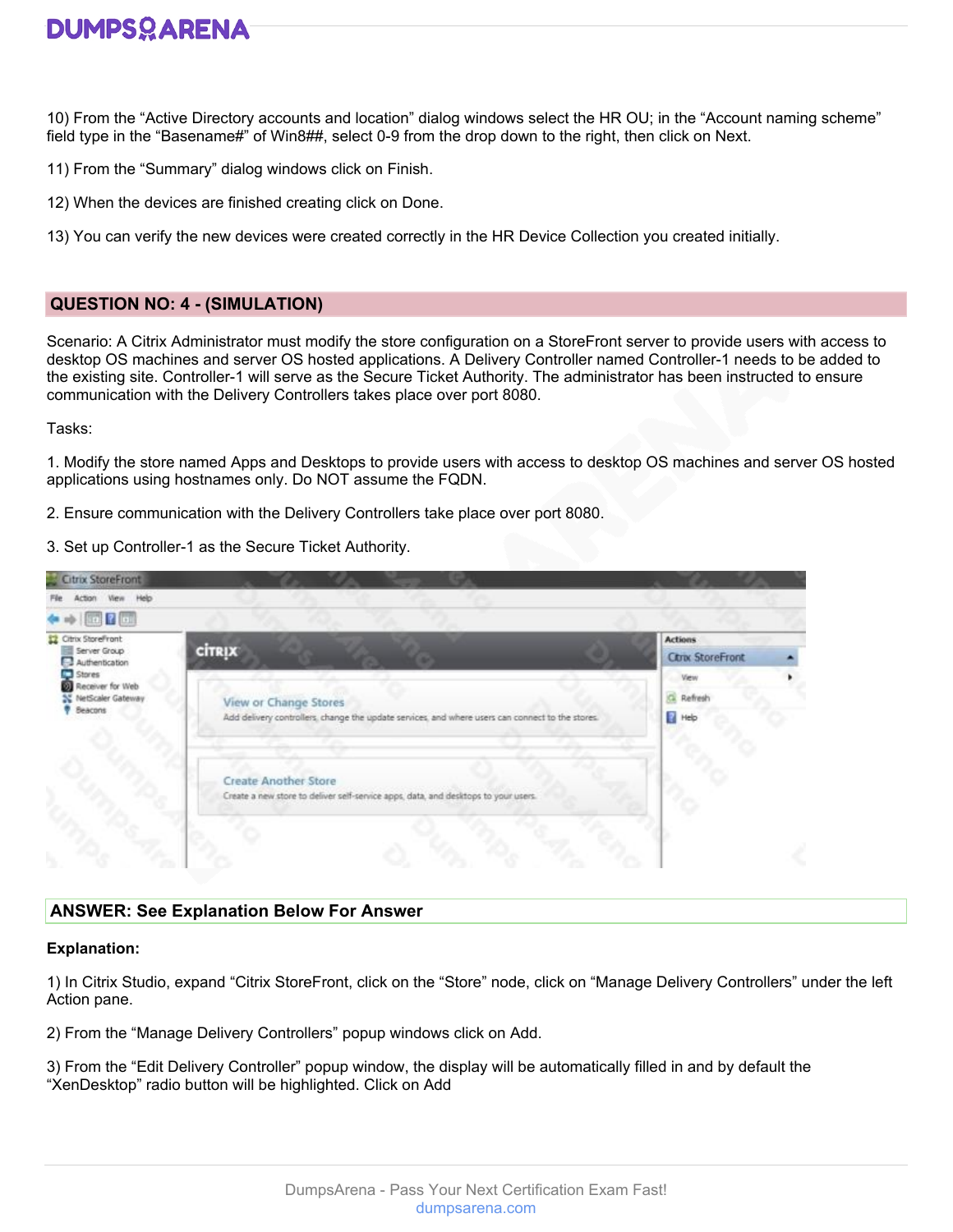4) From the "Add Server" popup windows type in Controller-1 and click OK.

5) Click on "NetScaler Gateway", then "Secure Ticket Authority" under the controller in the right pane to verify that controller-1 is using port 8080 for XML (https://controller-1:8080/scripts/ctxsta.dll)

# **QUESTION NO: 5 - (SIMULATION)**

Scenario: CCH acquired Xirtic, and a Citrix Administrator has created a domain trust between the two organizations. Xirtic has an existing XenDesktop deployment, which consists of a site named Xirtic and one Delivery Controller named XRT01. A Citrix Administrator is tasked with integrating Xirtic's XenDesktop deployment into CCH's XenDesktop deployment. Within CCH's environment, communication to and from XRT01 must go over HTTP and must use port 80.

At the moment, both Xirtic and CCH users log into their respective environments by entering their domains and usernames, for example: domain\username. The administrator has been instructed to ensure users can log in using their usernames only or without the need to authenticate when using Citrix Receiver when possible.

Note the following:

 $\Box$  If a new store is created, the display name of the Delivery Controller in the new store should be "Xirtic".

 $\Box$  If a new Delivery Controller is added to the existing store, the display name of the new Delivery Controller should be "Xirtic".

 $\Box$  If the Delivery Controller setting in the existing store is modified to merge the CCH and Xirtic Delivery Controllers, the display name of the Delivery Controller should be "Xirtic".

 $\Box$  All systems in the CCH environment are members of the CCH domain.

□ All systems in the Xirtic environment are members of the Xirtic domain.

 $\Box$  Use hostnames only when configuring settings in this simulated environment; do not assume the FQDN.

Tasks:

1. Configure StoreFrontto integrate Xirtic's environment into the CCH environment.

2. Configure user access to meet the requirements outlined in the scenario.

| Citrix StoreFront<br>Action View Help                                |                                                                                                                                  |                                           |  |
|----------------------------------------------------------------------|----------------------------------------------------------------------------------------------------------------------------------|-------------------------------------------|--|
| $\leftrightarrow$ 000                                                |                                                                                                                                  |                                           |  |
| Citrix StoreFront<br>Server Group<br>Authentication                  | <b>CITRIX</b>                                                                                                                    | <b>Actions</b><br><b>Ctrix StoreFront</b> |  |
| Stores<br>Receiver for Web<br>SC NetScaler Gateway<br><b>Beacons</b> | <b>View or Change Stores</b><br>Add delivery controllers, change the update services, and where users can connect to the stores. | View<br>G Refresh<br><b>B</b> Help        |  |
|                                                                      | <b>Create Another Store</b><br>Create a new store to deliver self-service apps, data, and desktops to your users.                |                                           |  |

# **ANSWER: See Explanation Below For Answer**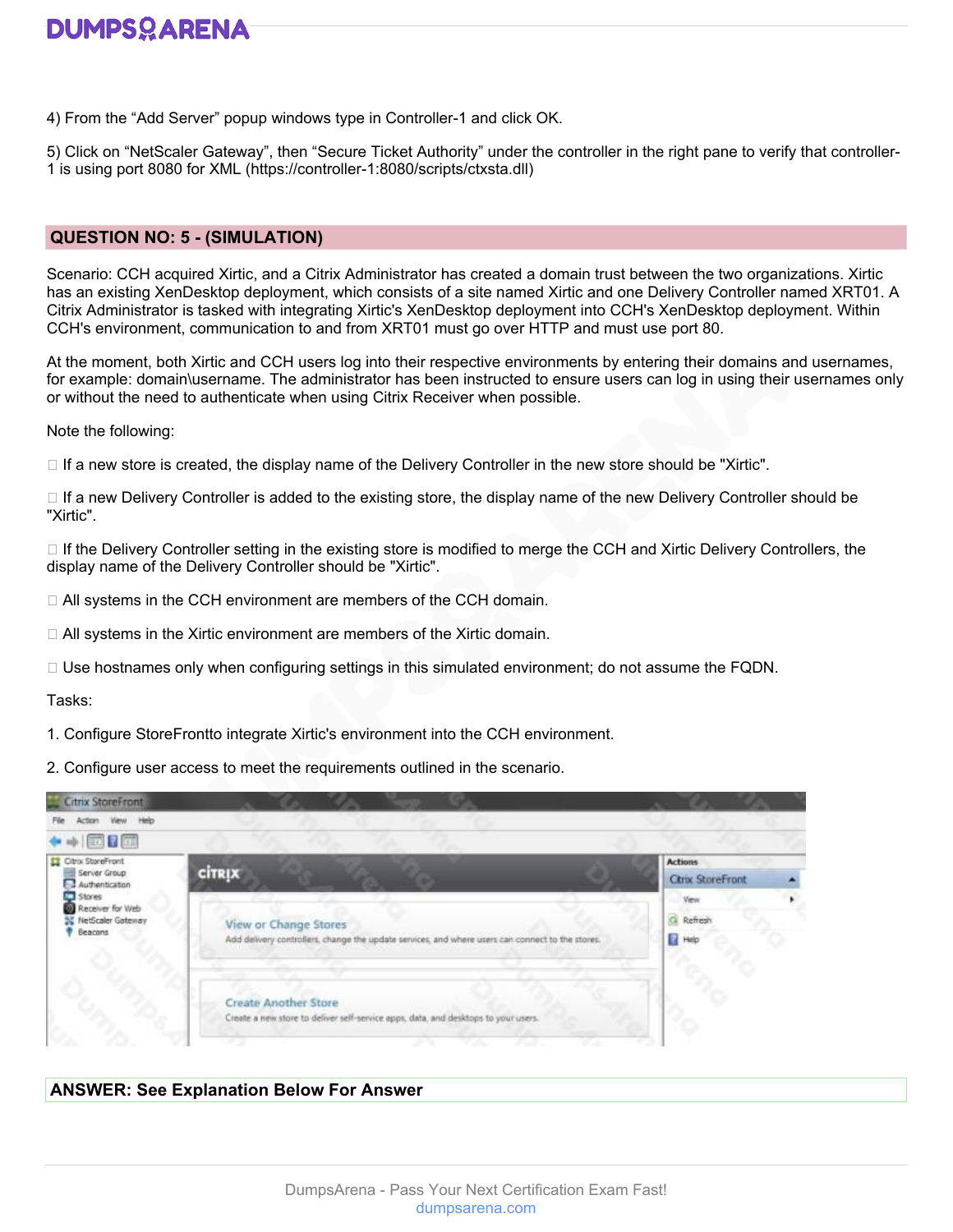# **Explanation:**

Citrix StoreFront Configuration

| ਕ                                                                                                  |               |            | <b>Citrix Studio</b> |                                          | ٠ |
|----------------------------------------------------------------------------------------------------|---------------|------------|----------------------|------------------------------------------|---|
| Action View<br>File<br>Help<br>$\bullet \bullet$ $\bullet$ $\bullet$ $\bullet$ $\bullet$ $\bullet$ |               |            |                      |                                          |   |
| Console Root<br>Citrix Studio (Queenstown)<br><b>Citrix StoreFront</b>                             | <b>CİTRIX</b> |            |                      | <b>Actions</b><br><b>Stores</b>          |   |
| Server Group<br>Authentication<br>Stores<br>Receiver for Web<br>NetScaler Gateway<br>Beacons       | Name          | Advertised | Store URL            | Create Store<br>View.<br>Refresh<br>Help |   |

1) When the wizard starts enter a store name.

| Store Name             |                                                                                                      |
|------------------------|------------------------------------------------------------------------------------------------------|
| of the user's account. | Choose a name that helps users identify the store. The store name appears in Citrix Receiver as part |
| Store name: Store      |                                                                                                      |

2) Now we need to add the delivery controllers (Controller1) that StoreFront will interface with

|                                                   |                                 | Add Delivery Controller               |  |
|---------------------------------------------------|---------------------------------|---------------------------------------|--|
|                                                   | Display name:                   | XenDesktop7                           |  |
|                                                   | Type:                           | · XenDesktop<br>XenApp                |  |
|                                                   |                                 | AppController<br>VDI-in-a-Box         |  |
|                                                   | Servers<br>(in failover order): | d001xd01.contoso.net                  |  |
| Add Xirtic here along<br>with Controller1, please | Transport type:                 | Add<br>Edit<br>Remove<br><b>HTTPS</b> |  |
| use hostname only and<br>not FQDN                 | Port:                           | 443                                   |  |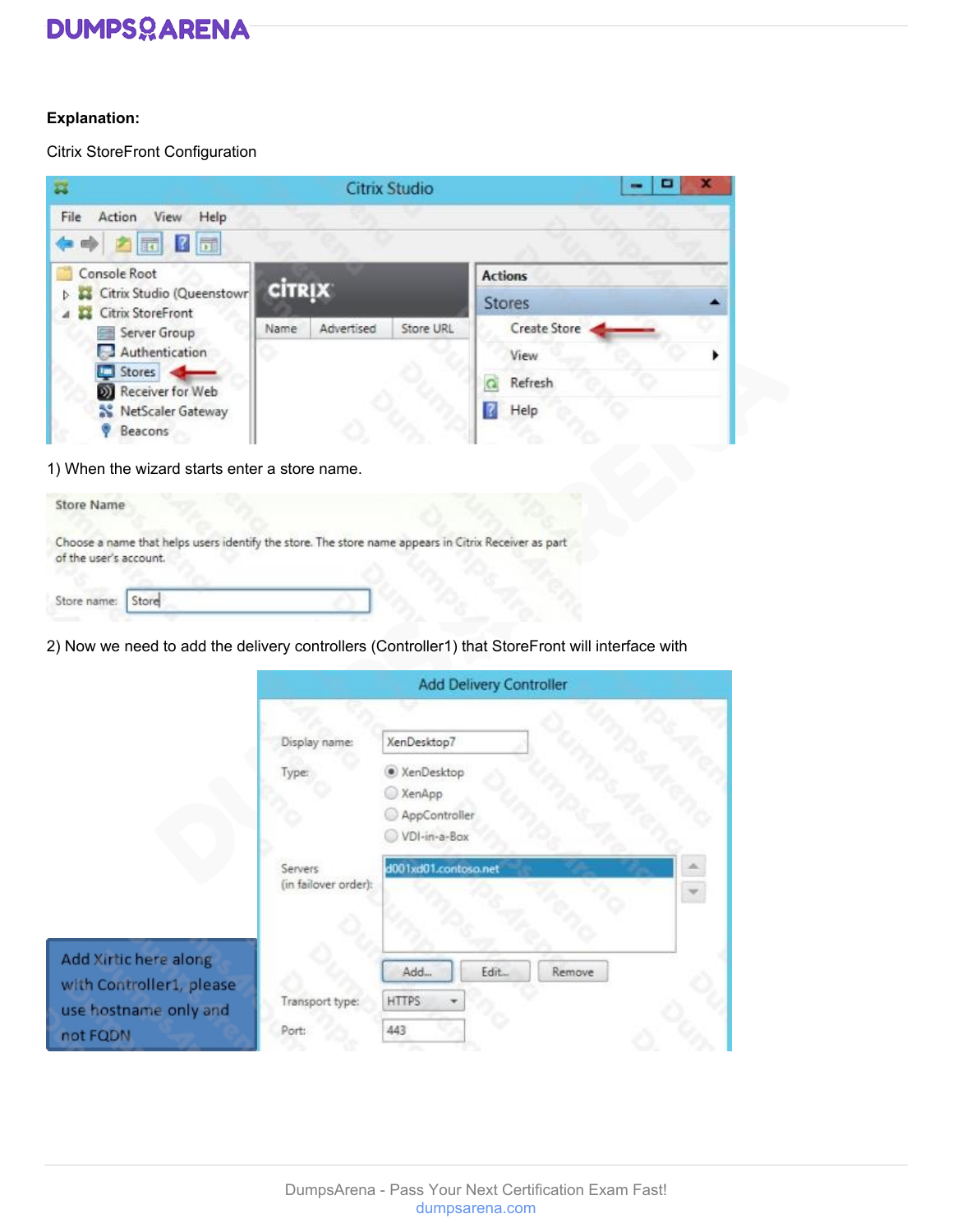| Add NetScaler Gateway appliances to provide user access from external networks |
|--------------------------------------------------------------------------------|
| O None                                                                         |
| No VPN tunnel                                                                  |
| Full VPN tunnel                                                                |
| NetScaler Gateway appliances:                                                  |
|                                                                                |
|                                                                                |
|                                                                                |

3) Once the store is created it will give you the web browser URL that you can use to access it. Also take note that to access StoreFront from a web browser you must append "Web" to the store URL, as the URL shows below. Don't try going to /Citrix/Store as that won't work.

"Store" Created Successfully

Store available

Use email addresses for account discovery. Learn more

Website created

Try out the store at http://d001xd01.contoso.net/Citrix/StoreWeb

Citrix Receiver updates

Choose how Citrix Receiver can install updates. Edit Settings

Add 'Xirtic' to Trusted Domain

Locate the Authentication node, then in the right pane click on Configure Trusted Domains.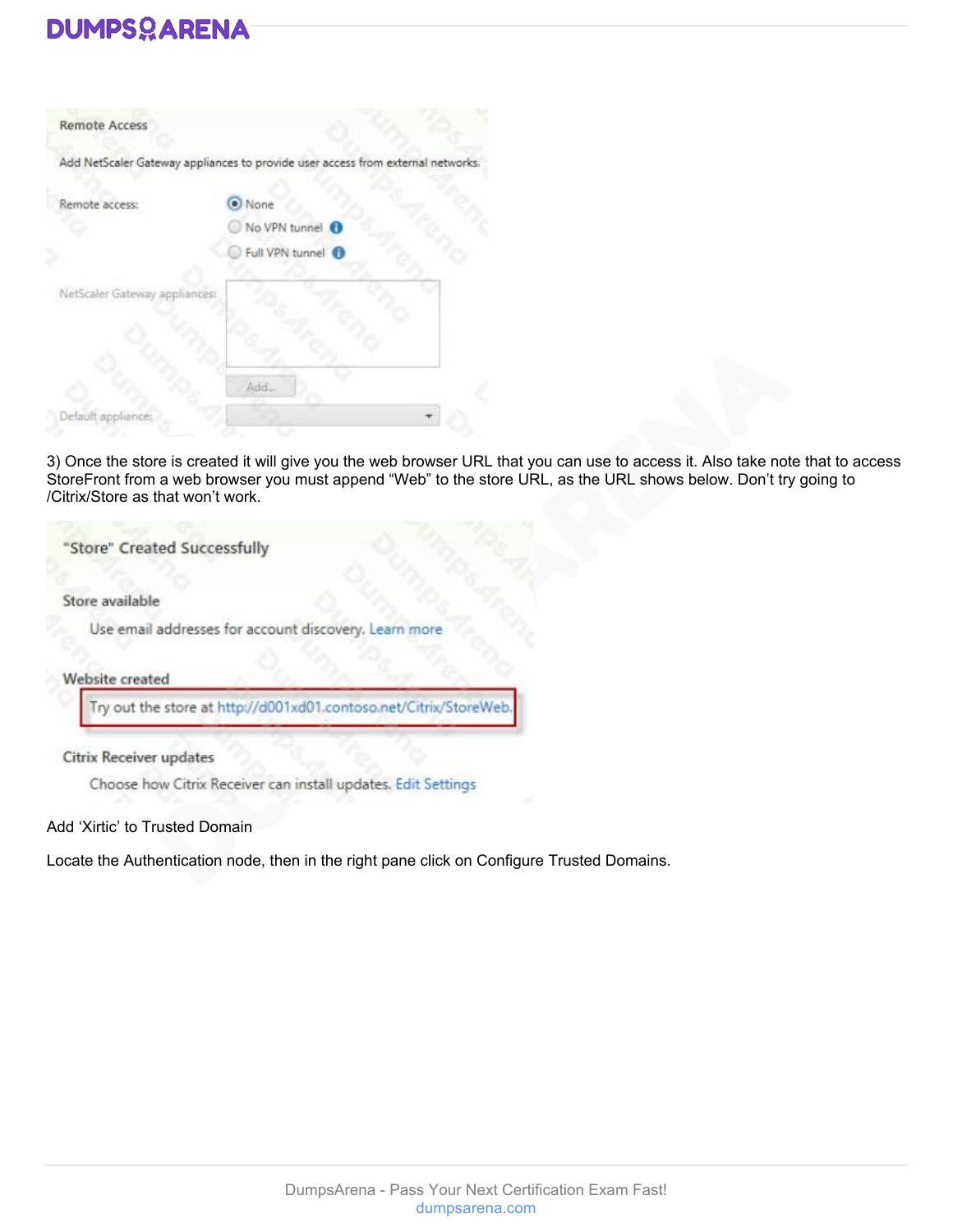| Allow users to log on from:<br>G0 |                                             |            |                      |
|-----------------------------------|---------------------------------------------|------------|----------------------|
|                                   |                                             |            |                      |
|                                   |                                             |            |                      |
|                                   |                                             |            |                      |
|                                   |                                             |            |                      |
|                                   |                                             |            |                      |
|                                   |                                             |            |                      |
|                                   | <b>Configure Trusted Domains</b><br>contoso | Any domain | Trusted domains only |

# **QUESTION NO: 6**

A Citrix Administrator needs to obtain logs from Machine Creation Services.

Which .config file should the administrator manually modify to enable logging?

- **A.** BrokerService.exe.Config
- **B.** Citrix.Configuration.SdkWcfEndpoint.exe.Config
- **C.** Citrix.MachineIdentity.SdkWcfEndpoint.exe.Config
- **D.** Citrix.MachineCreation.SdkWcfEndpoint.exe.Config

# **ANSWER: D**

# **QUESTION NO: 7**

Scenario: Auto-created client printers are enabled within a XenDesktop deployment. A Citrix Administrator receives complaints from users of the Finance group who say they do NOT have the option to print to tray three on their default printer. The administrator decides to implement session printing for only the Finance users to resolve this issue.

Which two steps should the administrator take to meet the requirements of the scenario? (Choose two.)

- **A.** Enable legacy client printer names.
- **B.** Configure network printers on the client device.
- **C.** Disable automatic installation of in-box printer drivers.
- **D.** Install the printer drivers on the Desktop OS machine.
- **E.** Configure a session printer policy within Citrix policies.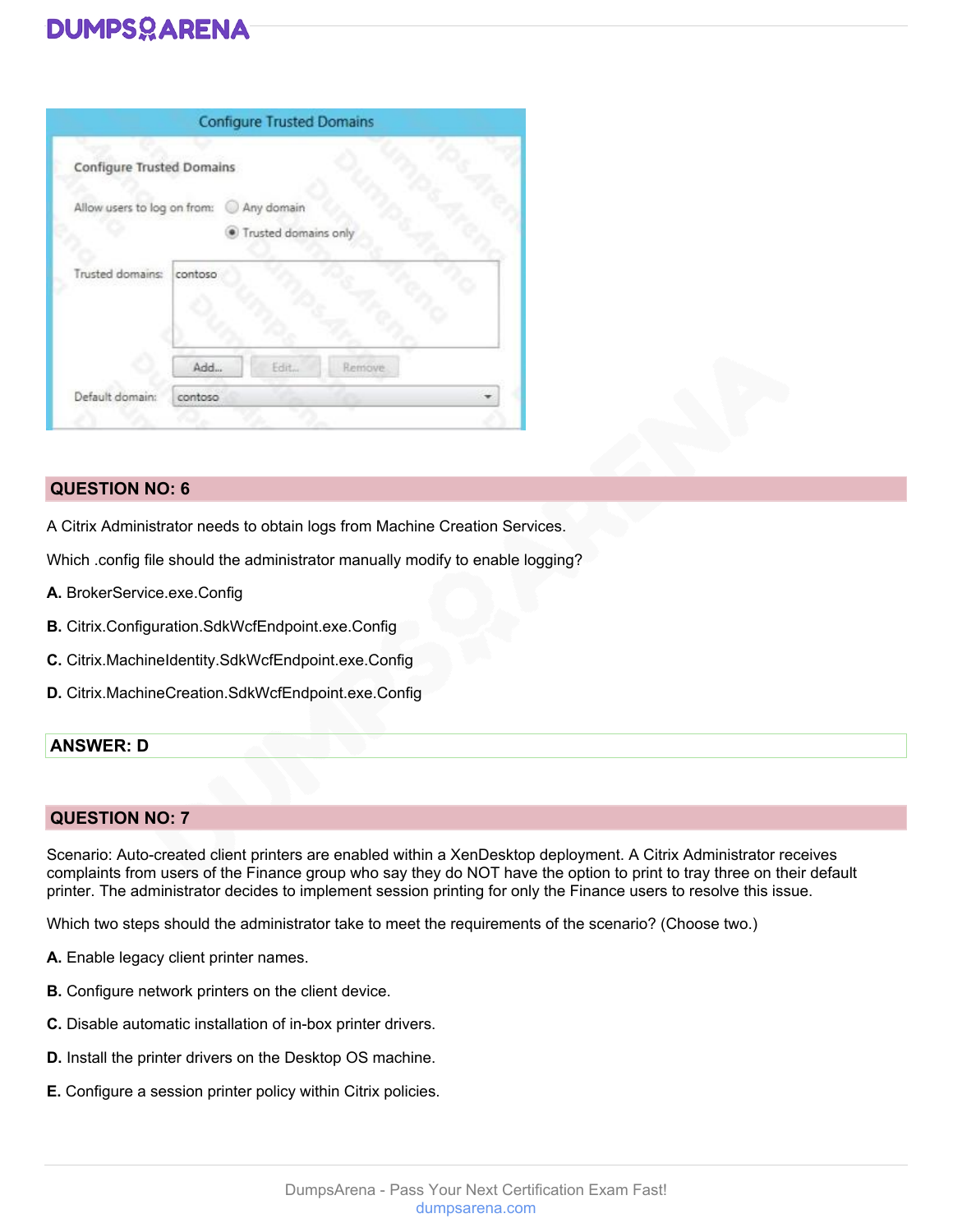# **ANSWER: A E**

# **QUESTION NO: 8**

Scenario: A Citrix Administrator needs to audit logins from the NetScaler Gateway. Company policy states that the logs need to be sent to a centralized server.

What should the administrator configure to audit ICA sessions on the NetScaler Gateway?

- **A.** SYSLOG
- **B.** HDX Monitoring
- **C.** Application Firewall
- **D.** Configuration Logging
- **E.** NetScaler Web Logging

### **ANSWER: A**

# **QUESTION NO: 9**

Scenario: A Citrix Administrator configures domain pass-through for a Citrix StoreFront store and installs Citrix Receiver on the client devices. However, after the client devices are restarted, the users are prompted for username and password.

What could be causing this issue?

- **A.** StoreFront is NOT using an SSL certificate.
- **B.** NetScaler Gateway is NOT configured on StoreFront.
- **C.** Delivery Controllers are configured to trust XML requests.
- **D.** Citrix Receiver was installed without enabling the /includeSSON parameter.

# **ANSWER: D**

# **QUESTION NO: 10**

A Citrix Administrator needs to configure email alerts on performance threshold events for a XenServer resource pool.

Which three types of XenServer alerts could the administrator set in XenCenter? (Choose three.)

- **A.** Disk usage
- **B.** CPU usage
- **C.** Memory usage